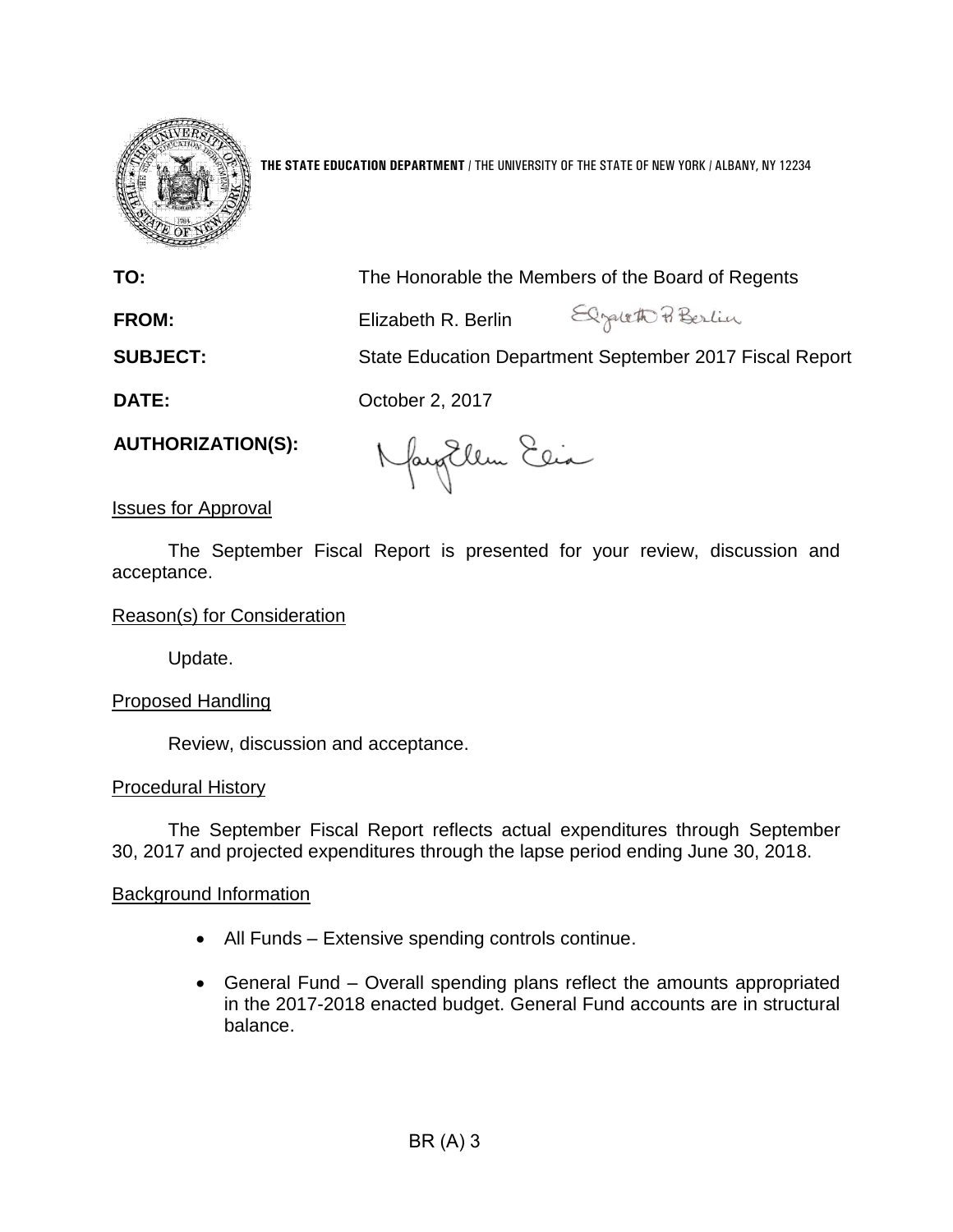- Special Revenue Our revenue accounts are all in structural balance on a current year basis and the accumulated negative balance in the Cultural Education Account is projected to remain at a negative \$2.8 million.
- Federal This report reflects current year plans for two year grant awards.

# Recommendation

I recommend that the Board of Regents accept the September 2017 State Education Department Fiscal Report as presented.

# Timetable for Implementation

N/A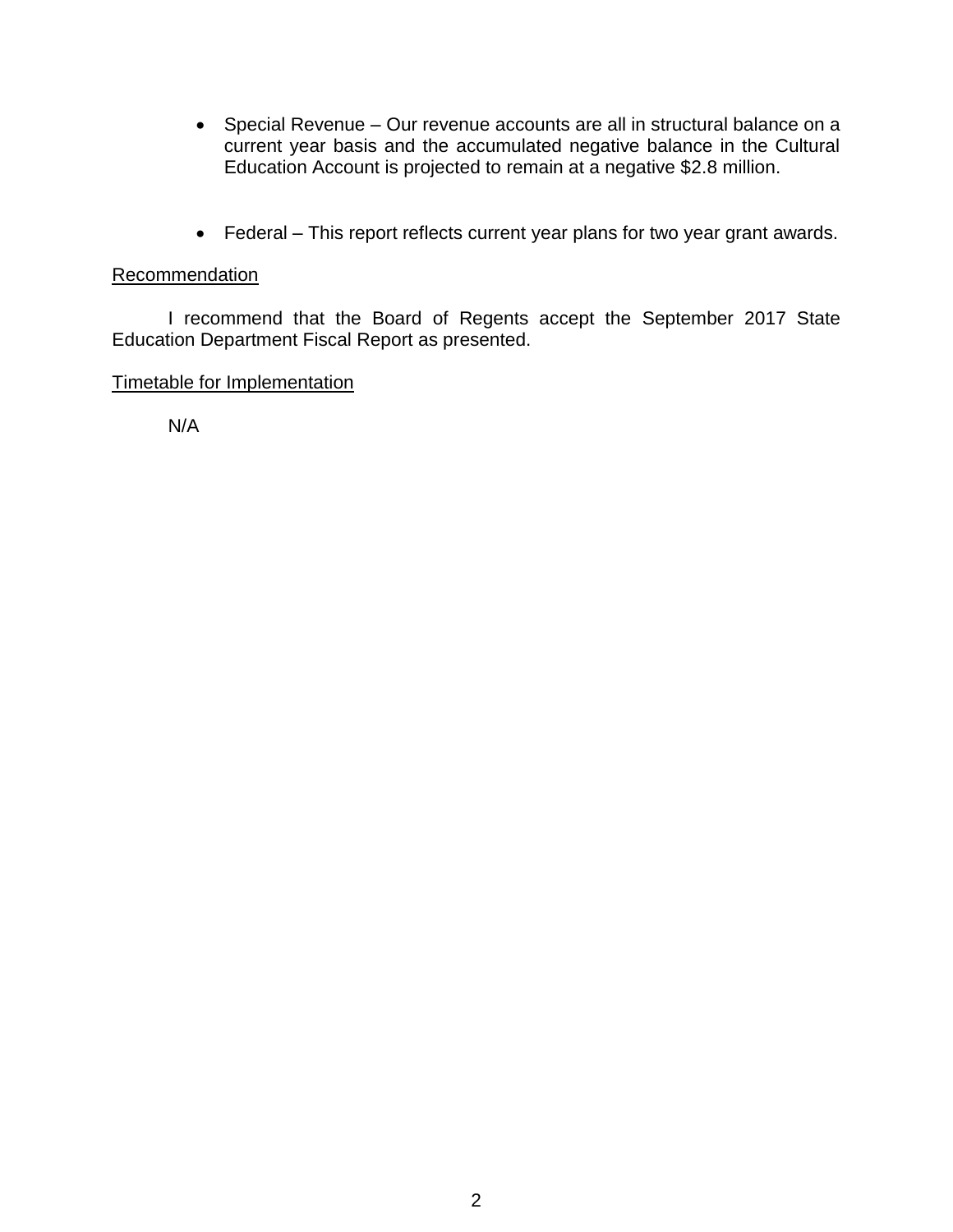### **STATE EDUCATION DEPARTMENT GRAND TOTALS FINANCIAL STATUS AS OF SEPTEMBER 30, 2017**

*For State Fiscal Year 2017-18*

|                                                                                                                               |          | (1)                               | (2)                                    | (3)                                                   | (4)                                                  | (5)                                                   | (6)                                                   | (7)                                                   | (8)                                              | (9)                                                            |
|-------------------------------------------------------------------------------------------------------------------------------|----------|-----------------------------------|----------------------------------------|-------------------------------------------------------|------------------------------------------------------|-------------------------------------------------------|-------------------------------------------------------|-------------------------------------------------------|--------------------------------------------------|----------------------------------------------------------------|
|                                                                                                                               |          | Available<br>Funds<br>on 4/1/17   | 2017-2018<br>Projected<br>Revenue      | Cumulative<br>Projected<br>Revenue<br>2017-2018       | Actual<br>Expenditures<br>Through<br>9/30/17         | Projected<br>Expenditures<br>to Program<br>Period End | Total<br>Expenditures<br>Actual and<br>Projected      | 2017-2018<br>Projected<br>Revenue vs.<br>Expenditures | Projected<br>Structural<br>Balance<br>at 3/31/18 | Cumulative<br>Projected<br>Balance<br>at Program<br>Period End |
| <b>GENERAL FUND</b><br>Personal Service<br>Nonpersonal Service                                                                | Subtotal | 0<br>$\mathbf{0}$<br>$\mathbf{0}$ | 32,342,500<br>26,394,500<br>58,737,000 | 32,342,500<br>26,394,500<br>58,737,000                | 11,008,350<br>5,618,845<br>16,627,196                | 21,334,150<br>20,775,655<br>42,109,804                | 32,342,500<br>26,394,500<br>58,737,000                | $\mathbf 0$<br>0<br>$\mathbf{0}$                      | 0<br>0<br>$\Omega$                               | 0<br>$\pmb{0}$<br>$\overline{0}$                               |
| <b>SPECIAL REVENUE</b><br>All Accounts                                                                                        | Subtotal | 45,991,193                        | 165,962,489                            | 211,953,682                                           | 73,681,689                                           | 95,487,590                                            | 169,169,279                                           | $(3,206,790)$ (a)                                     | 3,486,675                                        | 42,784,403                                                     |
| <b>FEDERAL FUNDS</b><br>October-September Programs<br><b>Personal Service</b><br>Fringe/Indirect Costs<br>Nonpersonal Service | Subtotal | N/A<br>N/A<br>N/A<br>N/A          | N/A<br>N/A<br>N/A<br>N/A               | 51.269.326<br>40,668,513<br>19,178,187<br>111,116,026 | 13,945,896<br>20,144,791<br>15,184,434<br>49,275,121 | 37.323.430<br>20,523,722<br>3,993,753<br>61,840,905   | 51,269,326<br>40,668,513<br>19,178,187<br>111,116,026 | N/A<br>N/A<br>N/A<br>N/A                              | N/A<br>N/A<br>N/A<br>N/A                         | N/A<br>N/A<br>N/A<br>N/A                                       |
| July-June Programs<br><b>Personal Service</b><br>Fringe/Indirect Costs<br>Nonpersonal Service                                 | Subtotal | N/A<br>N/A<br>N/A<br>N/A          | N/A<br>N/A<br>N/A<br>N/A               | 33,032,256<br>26,268,707<br>25,114,194<br>84,415,157  | 5,199,636<br>2,212,161<br>1,444,117<br>8,855,914     | 27,832,620<br>24,056,546<br>23,670,077<br>75,559,243  | 33,032,256<br>26,268,707<br>25,114,194<br>84,415,157  | N/A<br>N/A<br>N/A<br>N/A                              | N/A<br>N/A<br>N/A<br>N/A                         | N/A<br>N/A<br>N/A<br>N/A                                       |
| <b>GRAND TOTALS</b>                                                                                                           |          | N/A                               | N/A                                    | 466,221,865                                           | 148,439,920                                          | 274,997,542                                           | 423,437,462                                           | N/A                                                   | N/A                                              | N/A                                                            |

(a) This imbalance is the result of the use of prior year funds to meet current year one-time obligations.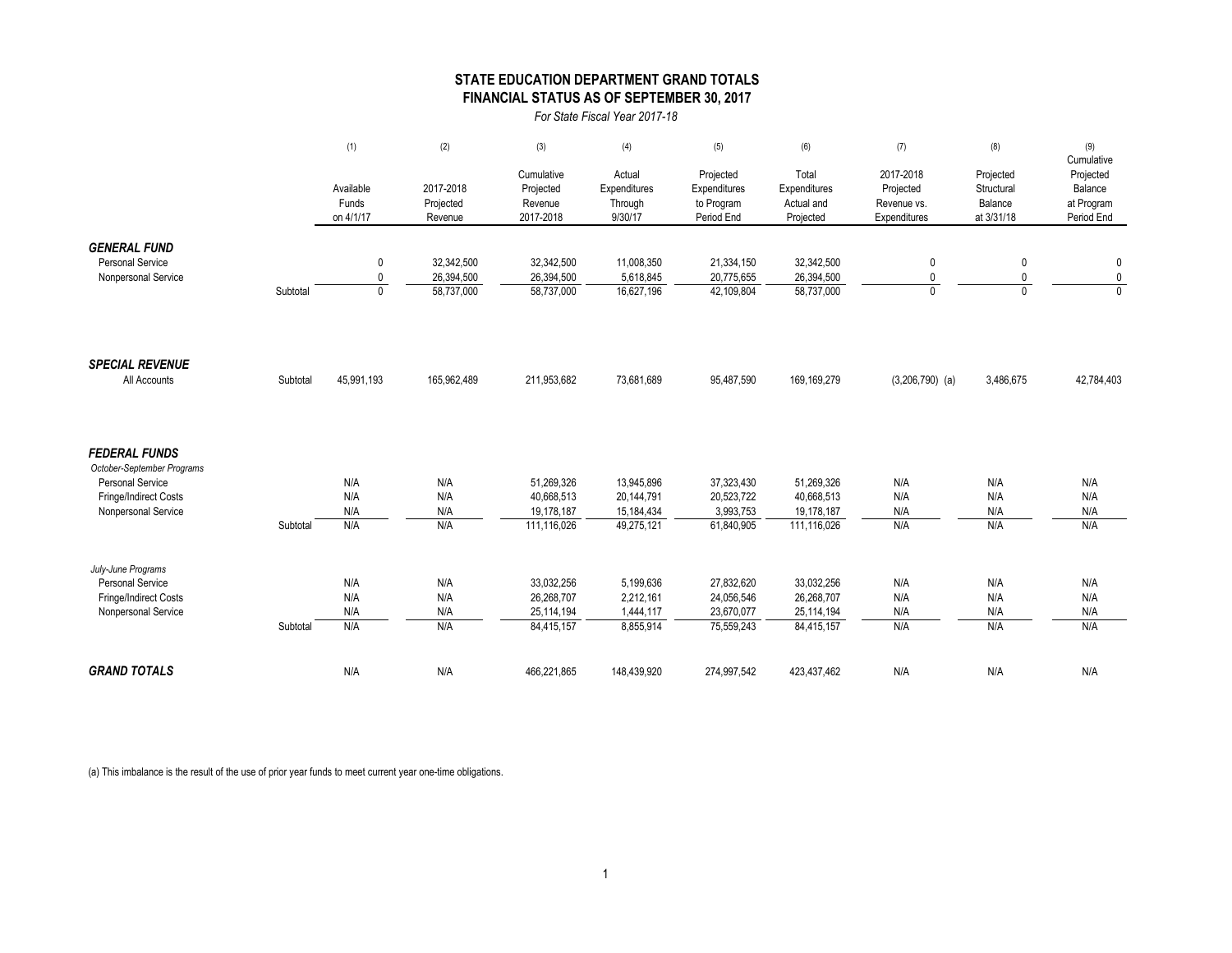#### **FINANCIAL STATUS AS OF SEPTEMBER 30, 2017 ADULT CAREER AND CONTINUING EDUCATION SERVICES**

#### *For State Fiscal Year 2017-18*

|                                     |          | (1)          | (2)             | (3)        | (4)          | (5)          | (6)          | (7)             | (8)        | (9)<br>Cumulative |
|-------------------------------------|----------|--------------|-----------------|------------|--------------|--------------|--------------|-----------------|------------|-------------------|
|                                     |          |              |                 | Cumulative | Actual       | Projected    | Total        | 2017-2018       | Projected  | Projected         |
|                                     |          | Available    | 2017-2018       | Projected  | Expenditures | Expenditures | Expenditures | Projected       | Structural | Balance           |
|                                     |          | Funds        | Projected       | Revenue    | Through      | to Program   | Actual and   | Revenue vs.     | Balance    | at Program        |
|                                     |          | on 4/1/17    | Revenue         | 2017-2018  | 9/30/17      | Period End   | Projected    | Expenditures    | at 3/31/18 | Period End        |
| <b>GENERAL FUND</b>                 |          |              |                 |            |              |              |              |                 |            |                   |
| <b>Personal Service</b>             |          | $\mathbf{0}$ | 963,000         | 963,000    | 292,331      | 670,669      | 963,000      | 0               | 0          | 0                 |
| Nonpersonal Service                 |          |              | 3,243,000       | 3,243,000  | 1,183,883    | 2,059,117    | 3,243,000    |                 |            |                   |
|                                     | Subtotal | $\mathbf 0$  | 4,206,000       | 4,206,000  | 1,476,215    | 2,729,786    | 4,206,000    | $\mathbf{0}$    | $\Omega$   | $\Omega$          |
| <b>FEDERAL FUNDS</b>                |          |              |                 |            |              |              |              |                 |            |                   |
| October-September Programs          |          |              |                 |            |              |              |              |                 |            |                   |
| <b>Personal Service</b>             |          | N/A          | N/A             | 45,884,936 | 9,077,316    | 36,807,620   | 45,884,936   | N/A             | N/A        | N/A               |
| Fringe/Indirect Costs               |          | N/A          | N/A             | 36,506,056 | 16,791,376   | 19,714,680   | 36,506,056   | N/A             | N/A        | N/A               |
| Nonpersonal Service                 |          | N/A          | N/A             | 13,997,777 | 12,634,867   | 1,362,910    | 13,997,777   | N/A             | N/A        | N/A               |
|                                     | Subtotal | N/A          | N/A             | 96,388,769 | 38,503,558   | 57,885,211   | 96,388,769   | N/A             | N/A        | N/A               |
| July-June Programs                  |          |              |                 |            |              |              |              |                 |            |                   |
| <b>Personal Service</b>             |          | N/A          | N/A             | 1,606,700  | 0            | 1,606,700    | 1,606,700    | N/A             | N/A        | N/A               |
| Fringe/Indirect Costs               |          | N/A          | N/A             | 1,155,278  | 0            | 1,155,278    | 1,155,278    | N/A             | N/A        | N/A               |
| Nonpersonal Service                 |          | N/A          | N/A             | 826,260    | 24,576       | 801,684      | 826,260      | N/A             | N/A        | N/A               |
|                                     | Subtotal | N/A          | N/A             | 3,588,238  | 24,576       | 3,563,662    | 3,588,238    | N/A             | N/A        | N/A               |
| <b>SPECIAL REVENUE</b>              |          |              |                 |            |              |              |              |                 |            |                   |
| Workers' Compensation               |          | 79,811       | 59,000 (b)      | 138,811    | 4,490        | 50,510       | 55,000       | 4,000           | 4,000      | 83,811            |
| Social Security                     |          | $0$ (a)      | 405,587         | 405,587    | 104,487      | 301,100      | 405,587      | $\Omega$        |            |                   |
| Proprietary - Supervision           |          | 1,402,386    | $3,900,000$ (c) | 5,302,386  | 1,849,608    | 2,434,302    | 4,283,910    | $(383,910)$ (f) | 1,090      | 1,018,476         |
| Proprietary - Tuition Reimbursement |          | 4,740,784    | 675,000 (d)     | 5,415,784  | 22,637       | 227,363      | 250,000      | 425,000         | 425,000    | 5,165,784 (e)     |
| High School Equivalency (GED)       |          | 1.020.583    | 164.000         | 1.184.583  | $\Omega$     | 164.000      | 164.000      |                 |            | 1,020,583         |

(a) This is a reimbursable account. Carry-in balances are not reported for reimbursable accounts since these balances will ultimately be zero (allowing for processing time).

(b) A sweep of \$32,000 is anticipated against this account pursuant to the enacted State budget.

(c) A sweep of \$297,000 is anticipated against this account pursuant to the enacted State budget.

(d) A sweep of \$23,000 is anticipated against this account pursuant to the enacted State budget.

(e) Funds are earmarked to provide financial protection for students who attend licensed proprietary schools in the event of a school closing.

(f) This imbalance is the result of the use of prior year funds to meet current year one-time obligations.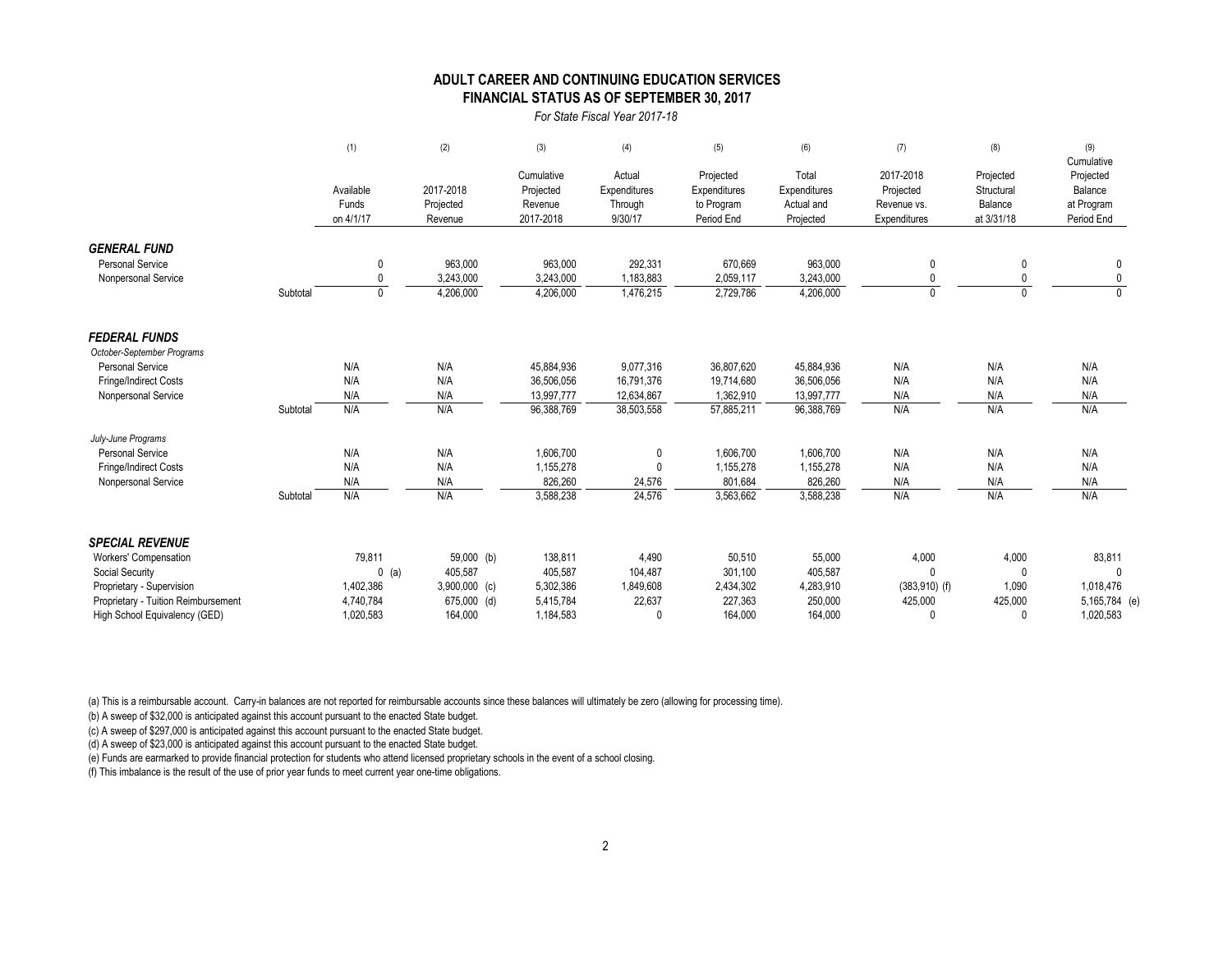#### **FINANCIAL STATUS AS OF SEPTEMBER 30, 2017 PROFESSIONS**

*For State Fiscal Year 2017-18*

|                                                     | (1)                | (2)                  | (3)                     | (4)                    | (5)                       | (6)                     | (7)                         | (8)                     | (9)<br>Cumulative        |
|-----------------------------------------------------|--------------------|----------------------|-------------------------|------------------------|---------------------------|-------------------------|-----------------------------|-------------------------|--------------------------|
|                                                     | Available          | 2017-2018            | Cumulative<br>Projected | Actual<br>Expenditures | Projected<br>Expenditures | Total<br>Expenditures   | 2017-2018<br>Projected      | Projected<br>Structural | Projected<br>Balance     |
|                                                     | Funds<br>on 4/1/17 | Projected<br>Revenue | Revenue<br>2017-2018    | Through<br>9/30/17     | to Program<br>Period End  | Actual and<br>Projected | Revenue vs.<br>Expenditures | Balance<br>at 3/31/18   | at Program<br>Period End |
| <b>SPECIAL REVENUE</b><br>Office of the Professions | 16,616,122         | 51,400,000 (a)       | 68,016,122              | 24,195,461             | 28,817,053                | 53,012,514              | $(1,612,514)$ (b)           | 2,633,101               | 15,003,608               |
| <b>E-Licensing Project</b>                          | 15,463,000         |                      | 15,463,000              |                        |                           |                         |                             | 0                       | 15,463,000               |

(a) A sweep of \$2,777,000 is anticipated against this account pursuant to the enacted State budget.

(b) This imbalance is the result of the use of prior year funds to meet current year one-time obligations.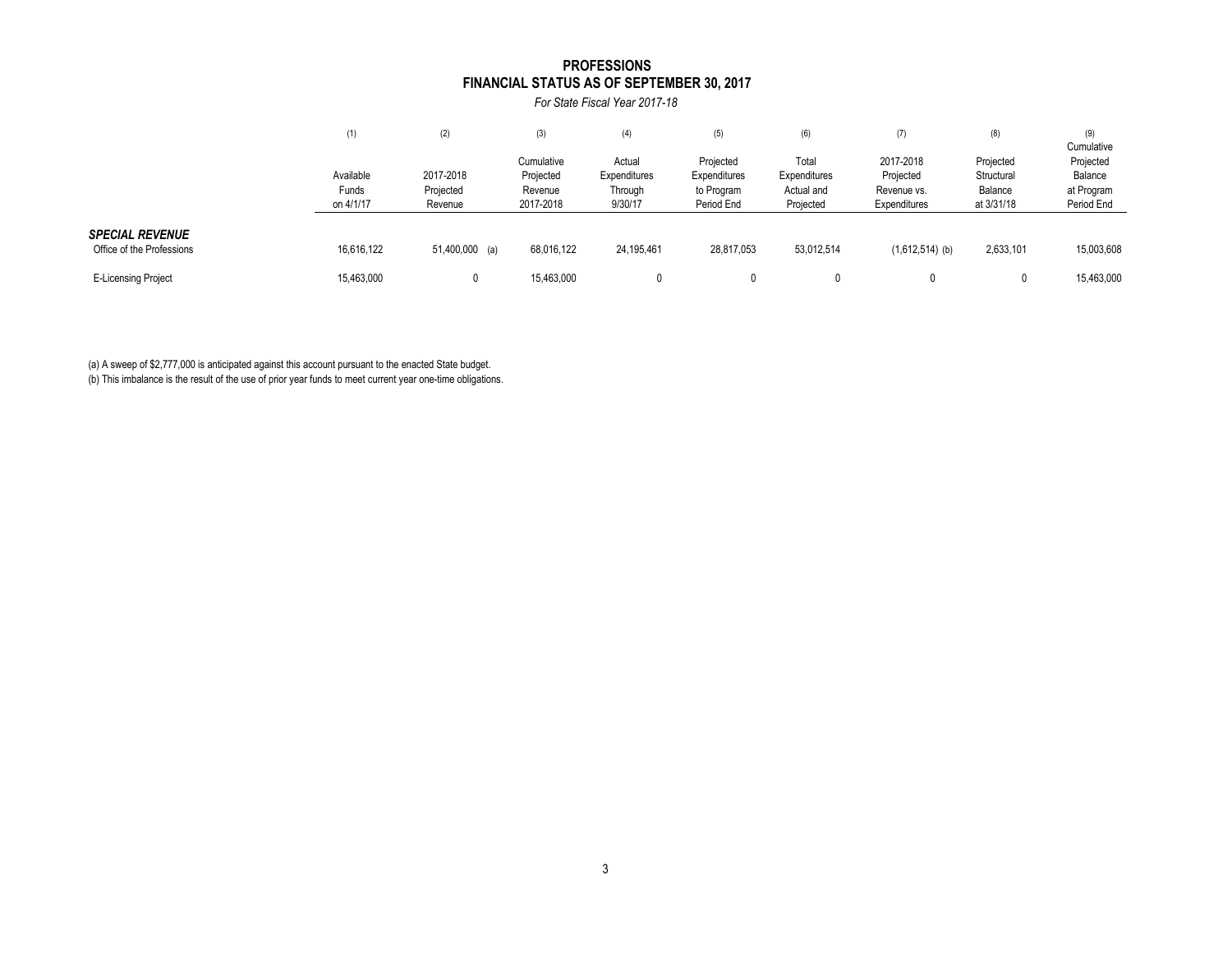### **HIGHER EDUCATION FINANCIAL STATUS AS OF SEPTEMBER 30, 2017**

*For State Fiscal Year 2017-18*

|                                                                                                                                   | (1)                             | (2)                                 | (3)                                             | (4)                                          | (5)                                                   | (6)                                              | (7)                                                   | (8)                                              | (9)<br>Cumulative                                |
|-----------------------------------------------------------------------------------------------------------------------------------|---------------------------------|-------------------------------------|-------------------------------------------------|----------------------------------------------|-------------------------------------------------------|--------------------------------------------------|-------------------------------------------------------|--------------------------------------------------|--------------------------------------------------|
|                                                                                                                                   | Available<br>Funds<br>on 4/1/17 | 2017-2018<br>Projected<br>Revenue   | Cumulative<br>Projected<br>Revenue<br>2017-2018 | Actual<br>Expenditures<br>Through<br>9/30/17 | Projected<br>Expenditures<br>to Program<br>Period End | Total<br>Expenditures<br>Actual and<br>Projected | 2017-2018<br>Projected<br>Revenue vs.<br>Expenditures | Projected<br>Structural<br>Balance<br>at 3/31/18 | Projected<br>Balance<br>at Program<br>Period End |
| <b>GENERAL FUND</b><br><b>Personal Service</b><br>Nonpersonal Service<br>Subtotal                                                 |                                 | 2,678,500<br>5,482,500<br>8,161,000 | 2,678,500<br>5,482,500<br>8,161,000             | 1,370,494<br>995,968<br>2,366,462            | 1,308,006<br>4,486,532<br>5,794,538                   | 2,678,500<br>5,482,500<br>8,161,000              | $\mathbf{0}$<br>0                                     | 0<br>0                                           | 0<br>0<br>$\mathbf{0}$                           |
| <b>FEDERAL FUNDS</b><br>July-June Programs<br><b>Personal Service</b><br>Fringe/Indirect Costs<br>Nonpersonal Service<br>Subtotal | N/A<br>N/A<br>N/A<br>N/A        | N/A<br>N/A<br>N/A<br>N/A            | 899,465<br>284,380<br>293,221<br>1,477,066      | 19,812<br>19,812                             | 879,653<br>284,380<br>293,221<br>1,457,254            | 899,465<br>284,380<br>293,221<br>1,477,066       | N/A<br>N/A<br>N/A<br>N/A                              | N/A<br>N/A<br>N/A<br>N/A                         | N/A<br>N/A<br>N/A<br>N/A                         |
| <b>SPECIAL REVENUE</b><br>Office of Teacher Certification<br>Interstate Reciprocity for Postsecondary Distance Ed                 | 4,338,811<br>210,360            | 6,305,000<br>600,000                | 10,643,811<br>810,360                           | 2,984,138<br>262,748                         | 3,331,862<br>287,244                                  | 6,316,000<br>549,992                             | $(11,000)$ (a)<br>50,008                              | $\mathbf 0$<br>50,008                            | 4,327,811<br>260,368                             |

(a) This imbalance is the result of the use of prior year funds to meet current year one-time obligations.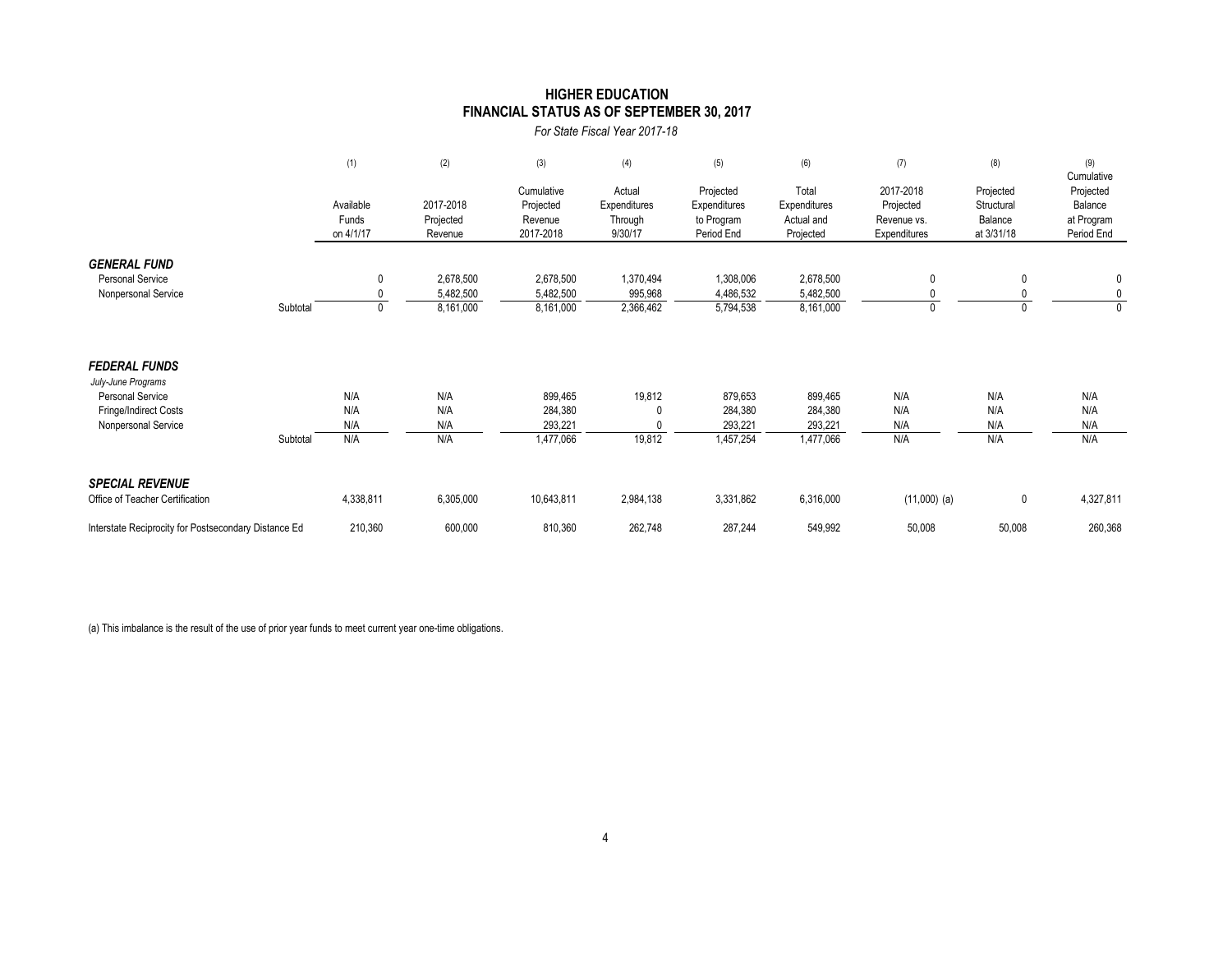### **OFFICE OF P-12 FINANCIAL STATUS AS OF SEPTEMBER 30, 2017**

*For State Fiscal Year 2017-18*

|                                                                       |          | (1)                             | (2)                                    | (3)                                             | (4)                                          | (5)                                                   | (6)                                              | (7)                                                   | (8)                                              | (9)<br>Cumulative                                |
|-----------------------------------------------------------------------|----------|---------------------------------|----------------------------------------|-------------------------------------------------|----------------------------------------------|-------------------------------------------------------|--------------------------------------------------|-------------------------------------------------------|--------------------------------------------------|--------------------------------------------------|
|                                                                       |          | Available<br>Funds<br>on 4/1/17 | 2017-2018<br>Projected<br>Revenue      | Cumulative<br>Projected<br>Revenue<br>2017-2018 | Actual<br>Expenditures<br>Through<br>9/30/17 | Projected<br>Expenditures<br>to Program<br>Period End | Total<br>Expenditures<br>Actual and<br>Projected | 2017-2018<br>Projected<br>Revenue vs.<br>Expenditures | Projected<br>Structural<br>Balance<br>at 3/31/18 | Projected<br>Balance<br>at Program<br>Period End |
| <b>GENERAL FUND</b><br><b>Personal Service</b><br>Nonpersonal Service | Subtotal | 0<br>0<br>0                     | 21,924,000<br>15,112,000<br>37,036,000 | 21,924,000<br>15,112,000<br>37,036,000          | 6,894,089<br>2,822,511<br>9,716,600          | 15,029,911<br>12,289,489<br>27,319,400                | 21,924,000<br>15,112,000<br>37,036,000           | 0<br>0<br>$\mathbf{0}$                                | 0<br>0<br>$\mathbf{0}$                           | 0<br>$\mathbf 0$<br>$\mathbf{0}$                 |
| <b>FEDERAL FUNDS</b><br>October-September Programs                    |          |                                 |                                        |                                                 |                                              |                                                       |                                                  |                                                       |                                                  |                                                  |
| <b>Personal Service</b>                                               |          | N/A                             | N/A                                    | 2,528,533                                       | 2,528,533                                    | $\mathbf{0}$                                          | 2,528,533                                        | N/A                                                   | N/A                                              | N/A                                              |
| Fringe/Indirect Costs                                                 |          | N/A                             | N/A                                    | 2,386,704                                       | 1,577,663                                    | 809,041                                               | 2,386,704                                        | N/A                                                   | N/A                                              | N/A                                              |
| Nonpersonal Service                                                   |          | N/A                             | N/A                                    | 4,315,871                                       | 2,369,893                                    | 1,945,978                                             | 4,315,871                                        | N/A                                                   | N/A                                              | N/A                                              |
|                                                                       | Subtotal | N/A                             | N/A                                    | 9,231,108                                       | 6,476,088                                    | 2,755,020                                             | 9,231,108                                        | N/A                                                   | N/A                                              | N/A                                              |
| July-June Programs                                                    |          |                                 |                                        |                                                 |                                              |                                                       |                                                  |                                                       |                                                  |                                                  |
| <b>Personal Service</b>                                               |          | N/A                             | N/A                                    | 25,345,303                                      | 4,467,653                                    | 20,877,650                                            | 25,345,303                                       | N/A                                                   | N/A                                              | N/A                                              |
| Fringe/Indirect Costs                                                 |          | N/A                             | N/A                                    | 24,829,049                                      | 2,212,161                                    | 22,616,888                                            | 24,829,049                                       | N/A                                                   | N/A                                              | N/A                                              |
| Nonpersonal Service                                                   |          | N/A                             | N/A                                    | 23,647,213                                      | 1,419,541                                    | 22,227,672                                            | 23,647,213                                       | N/A                                                   | N/A                                              | N/A                                              |
|                                                                       | Subtotal | N/A                             | N/A                                    | 73,821,565                                      | 8,099,355                                    | 65,722,210                                            | 73,821,565                                       | N/A                                                   | N/A                                              | N/A                                              |
| <b>SPECIAL REVENUE</b>                                                |          |                                 |                                        |                                                 |                                              |                                                       |                                                  |                                                       |                                                  |                                                  |
| State School for the Blind at Batavia                                 |          | $0$ (a)                         | 10,917,000                             | 10,917,000                                      | 5,302,077                                    | 5,614,923                                             | 10,917,000                                       | 0                                                     | 0                                                | 0                                                |
| State School for the Deaf at Rome                                     |          | $0$ (a)                         | 10,443,000                             | 10.443.000                                      | 4,164,045                                    | 6,278,955                                             | 10.443.000                                       | 0                                                     | 0                                                | 0                                                |

(a) This is a reimbursable account. Carry-in balances are not reported for reimbursable accounts since these balances will ultimately be zero (allowing for processing time).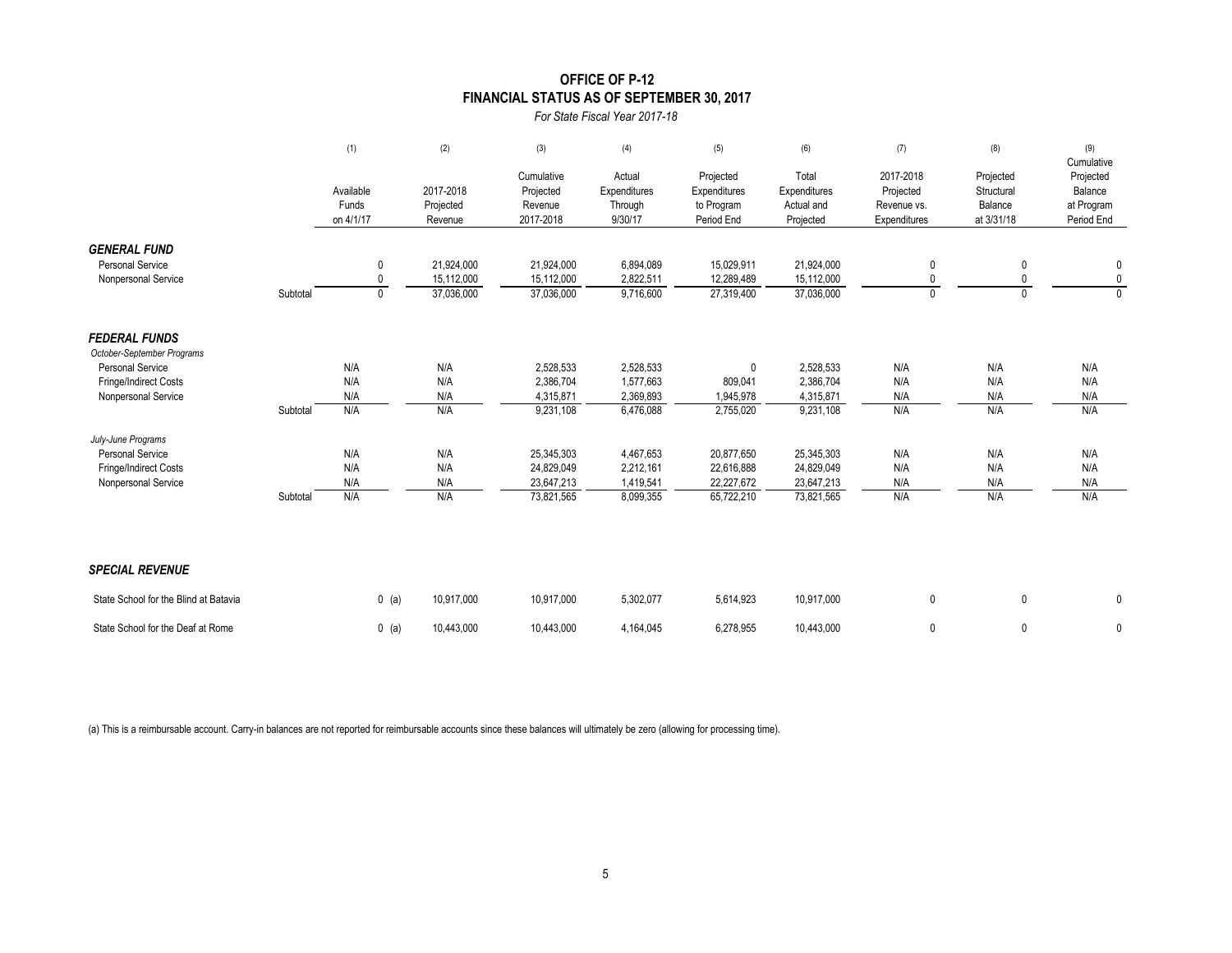#### **FINANCIAL STATUS AS OF SEPTEMBER 30, 2017 CULTURAL EDUCATION**

*For State Fiscal Year 2017-18*

|                                                                                                                               |          | (1)                             | (2)                                | (3)                                             | (4)                                            | (5)                                                   | (6)                                              | (7)                                                   | (8)                                              | (9)<br>Cumulative                                |
|-------------------------------------------------------------------------------------------------------------------------------|----------|---------------------------------|------------------------------------|-------------------------------------------------|------------------------------------------------|-------------------------------------------------------|--------------------------------------------------|-------------------------------------------------------|--------------------------------------------------|--------------------------------------------------|
|                                                                                                                               |          | Available<br>Funds<br>on 4/1/17 | 2017-2018<br>Projected<br>Revenue  | Cumulative<br>Projected<br>Revenue<br>2017-2018 | Actual<br>Expenditures<br>Through<br>9/30/17   | Projected<br>Expenditures<br>to Program<br>Period End | Total<br>Expenditures<br>Actual and<br>Projected | 2017-2018<br>Projected<br>Revenue vs.<br>Expenditures | Projected<br>Structural<br>Balance<br>at 3/31/18 | Projected<br>Balance<br>at Program<br>Period End |
| <b>GENERAL FUND</b><br><b>Personal Service</b><br>Nonpersonal Service                                                         | Subtotal | 0<br>0<br>$\mathbf{0}$          | 388,000<br>305,000<br>693,000      | 388,000<br>305,000<br>693,000                   | 206,376<br>109,205<br>315,581                  | 181,624<br>195,795<br>$\overline{377,}419$            | 388,000<br>305,000<br>693,000                    | $\mathbf{0}$<br>$\mathbf{0}$<br>$\Omega$              | 0<br>$\Omega$                                    | 0<br>0<br>$\Omega$                               |
| <b>FEDERAL FUNDS</b><br>October-September Programs<br><b>Personal Service</b><br>Fringe/Indirect Costs<br>Nonpersonal Service | Subtotal | N/A<br>N/A<br>N/A<br>N/A        | N/A<br>N/A<br>N/A<br>N/A           | 2,855,857<br>1,775,753<br>864,539<br>5,496,149  | 2,340,047<br>1,775,753<br>179,674<br>4,295,474 | 515,810<br>684,865<br>1,200,675                       | 2,855,857<br>1,775,753<br>864,539<br>5,496,149   | N/A<br>N/A<br>N/A<br>N/A                              | N/A<br>N/A<br>N/A<br>N/A                         | N/A<br>N/A<br>N/A<br>N/A                         |
| <b>SPECIAL REVENUE</b><br><b>Cultural Education Account</b><br>Office of Cultural Education-Operations                        |          | (2,752,865)                     | 28,000,000                         | 25,247,135                                      | 13,404,120                                     | 14,629,840                                            | 28,033,960                                       | $(33,960)$ (d)                                        | 263,390                                          | (2,786,825)                                      |
| <b>Local Government Records</b><br>Management Improvement Fund                                                                |          | $0$ (a)                         | 3,847,234 (b)                      | 3,847,234                                       | 1,435,257                                      | 2,411,977                                             | 3,847,234                                        | 0                                                     | $\mathbf{0}$                                     | $\Omega$                                         |
| Records Management Program<br><b>Cultural Resource Survey Account</b><br><b>Education Museum Account</b>                      |          | 75,277<br>$0$ (c)<br>155,417    | 1,700,000<br>10,261,655<br>335,000 | 1,775,277<br>10,261,655<br>490,417              | 733,708<br>1,447,936<br>80,316                 | 956,450<br>8,813,719<br>254,646                       | 1,690,158<br>10,261,655<br>334,962               | 9,842<br>$\mathbf{0}$<br>38                           | 9,842<br>$\Omega$<br>38                          | 85,119<br>$\Omega$<br>155,455                    |
| <b>Education Archives Account</b><br><b>Education Library Account</b><br>Grants and Bequests                                  |          | 45,156<br>134,739<br>66,345     | 23,000<br>30,000                   | 68,156<br>164,739<br>66,345                     | 12,287<br>14,807<br>$\Omega$                   | 16,213<br>63,193                                      | 28,500<br>78,000                                 | $(5,500)$ (d)<br>$(48,000)$ (d)<br>0                  | 1,000                                            | 39,656<br>86,739<br>66,345                       |
| Archives Partnership Trust                                                                                                    |          | 61,005 (e)                      | 599,000                            | 660,005                                         | 283,327                                        | 315,587                                               | 598,914                                          | 86                                                    | 86                                               | 61,091                                           |

(a) The Local Government Records Management account carry-in is not reported because the revenue in this account supports both the administrative costs reported here and a larger Aid to Localities grant program, not reflec

(b) A sweep of \$782,000 is anticipated against this account pursuant to the enacted State budget.

(c) This is a reimbursable account. Carry-in balances are not reported for reimbursable accounts since these balances will ultimately be zero (allowing for processing time).

(d) This imbalance is the result of the use of prior year funds to meet current year one-time obligations.

(e) Excludes endowment funds.

Summer School for the Arts 138,496 138,496 798,013 936,509 613,548 129,524 743,072 54,941 54,941 54,941 193,437